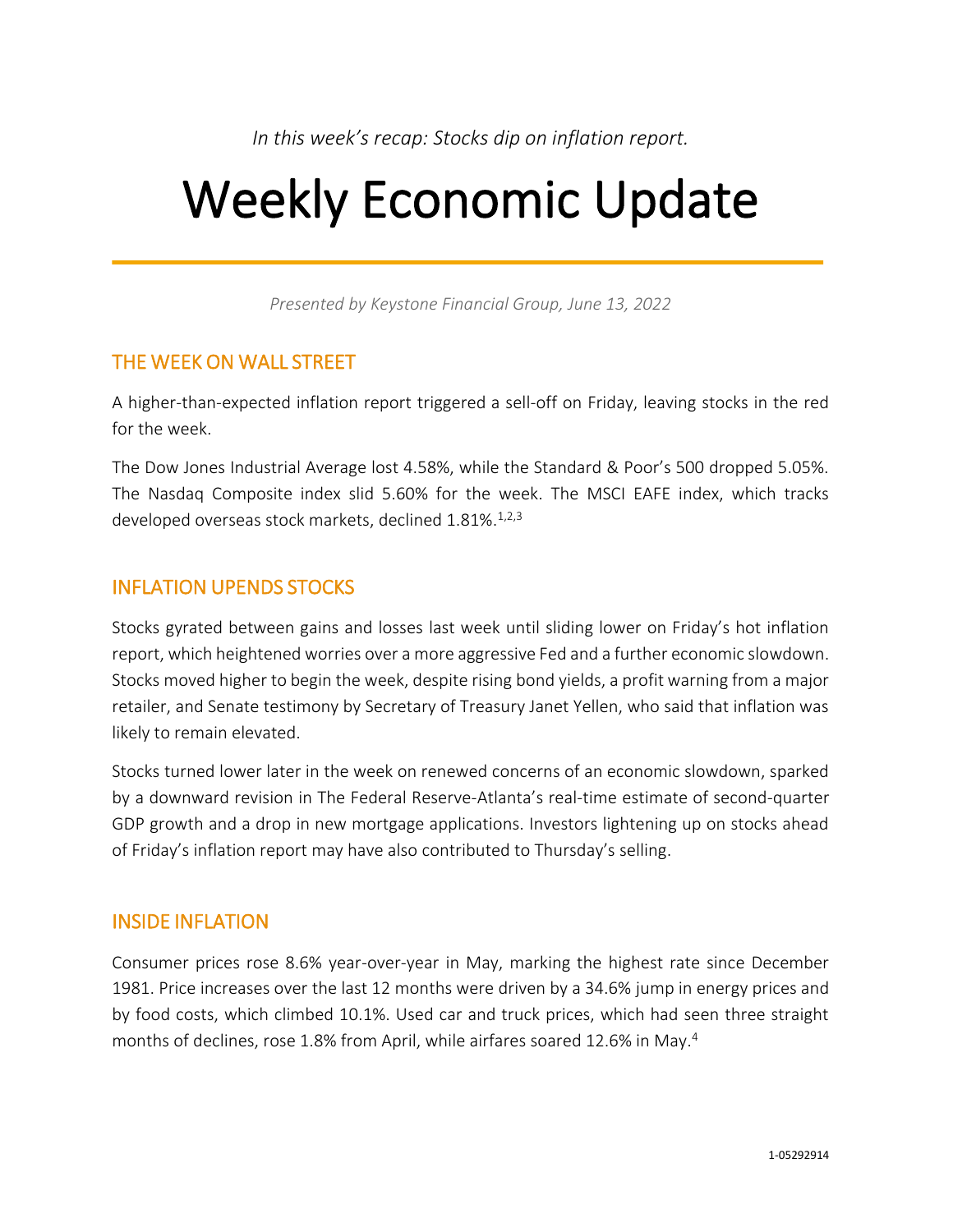May's inflation exceeded economists' forecasts and dashed the hopes that inflation had plateaued. In a separate economic report on Friday, real wages (net of inflation) fell 0.6% in April and were lower by 3% from 12 months ago. 5

### TIP OF THE WEEK



*Succession planning isn't just about an orderly ownership transition. Waiting too long may prompt changes in insurance premiums, fees and taxes.*

### THE WEEK AHEAD: KEY ECONOMIC DATA

Tuesday: Producer Price Index.

Wednesday: Retail Sales. FOMC Announcement.

Thursday: Jobless Claims. Housing Starts.

Friday: Industrial Production. Index of Leading Economic Indicators.

Source: Econoday, June 10, 2022

The Econoday economic calendar lists upcoming U.S. economic data releases (including key economic indicators), Federal Reserve policy meetings, and speaking engagements of Federal Reserve officials. The content is developed from sources believed to be providing accurate information. The forecasts or forward-looking statements are based on assumptions and may not materialize. The forecasts also are subject to revision.

# THE WEEK AHEAD: COMPANIES REPORTING EARNINGS

Thursday: Adobe, Inc. (ADBE), The Kroger Co. (KR).

Source: Zacks, June 10, 2022

Companies mentioned are for informational purposes only. It should not be considered a solicitation for the purchase or sale of the securities. Investing involves risks, and investment decisions should be based on your own goals, time horizon, and tolerance for risk. The return and principal value of investments will fluctuate as market conditions change. When sold, investments may be worth more or less than their original cost. Companies may reschedule when they report earnings without notice.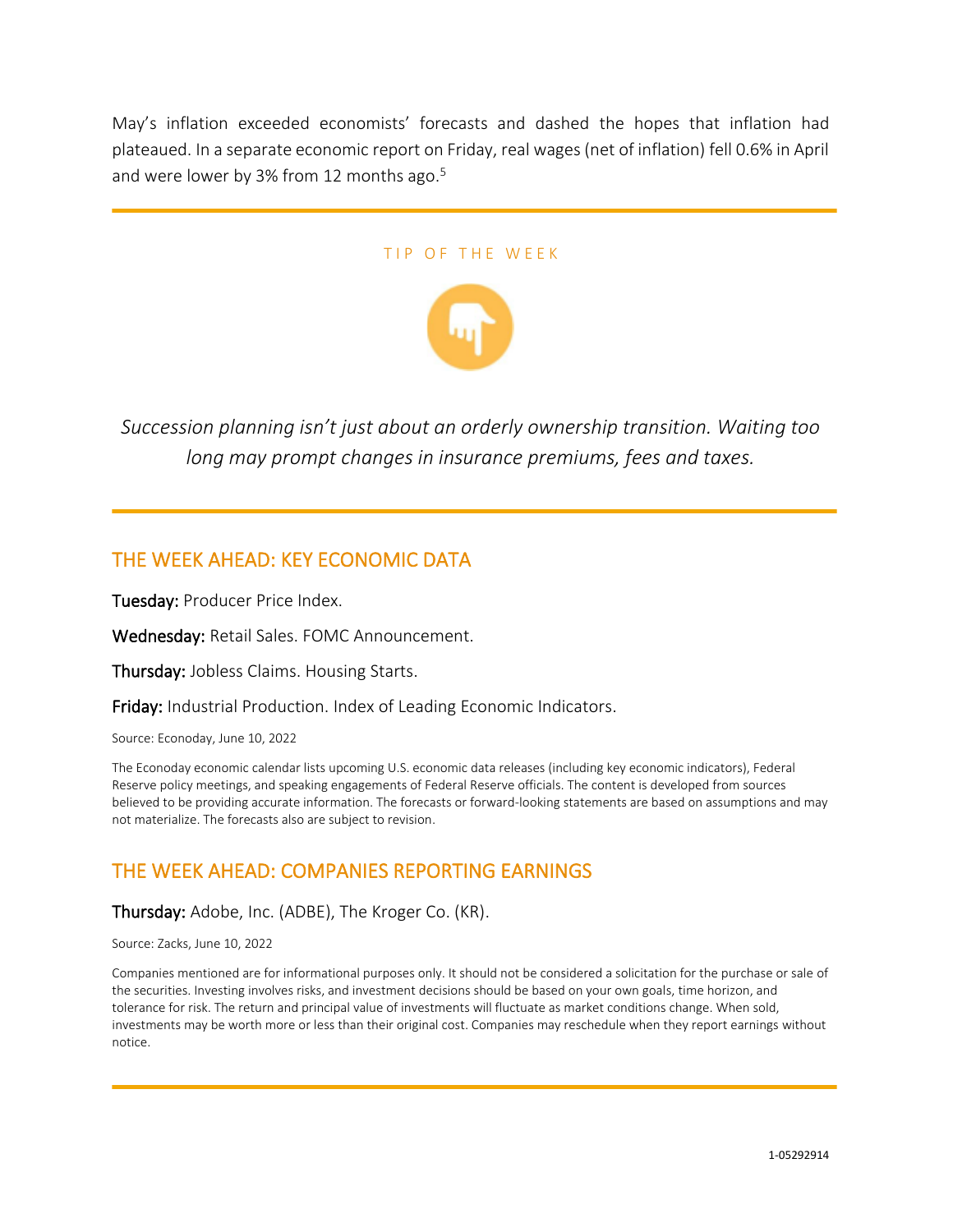### QUOTE OF THE WEEK



# *"To look back is to relax one's vigil."*

*BETTE DAVIS*

| <b>Market Index</b> | <b>Close</b> | Week     | <b>Y-T-D</b> |
|---------------------|--------------|----------|--------------|
| <b>DJIA</b>         | 31,392.79    | $-4.58%$ | $-13.61%$    |
| <b>NASDAQ</b>       | 11,340.02    | $-5.60%$ | $-27.52%$    |
| <b>MSCI-EAFE</b>    | 1,992.38     | $-1.81%$ | $-14.71%$    |
| <b>S&amp;P 500</b>  | 3,900.86     | $-5.05%$ | $-18.16%$    |



Sources: The Wall Street Journal, June 10, 2022; Treasury.gov, June 10, 2022 Weekly performance for the Dow Jones Industrial Average, Standard & Poor's 500 Index, and NASDAQ Composite Index is measured from the close of trading on Friday, June 3, to Friday, June 10, close. Weekly performance for the MSCI-EAFE is measured from Friday, June 3, open to Thursday, June 9, close. Weekly and year-to-date 10-year Treasury note yield are expressed in basis points.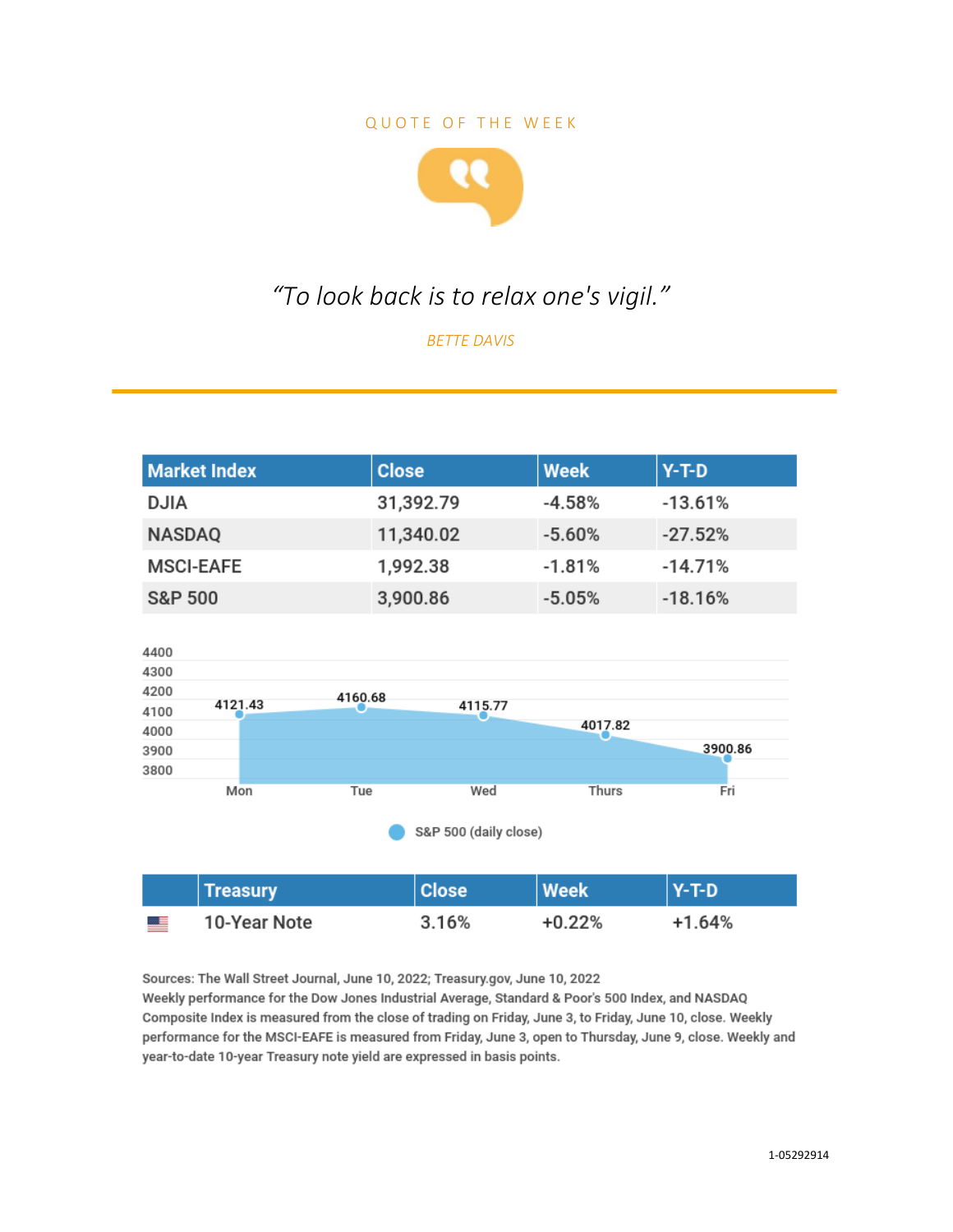### THE WEEKLY RIDDLE



# *What surrounds everyone and is the end of time and space?*

*LAST WEEK'S RIDDLE: There is a 5-letter, single-syllable word that you can take 4 letters out of, leaving you with only a single letter that has the same pronunciation as the original 5-letter word. What is this word? (Hint: it involves waiting in line.)*

*ANSWER: Queue.*

### Keystone Financial Group may be reached at 859.317.8316 or [info@keystoneky.com](mailto:info@keystoneky.com) [www.keystoneky.com](http://www.keystoneky.com/)

### Know someone who could use information like this?

Please feel free to send us their contact information via phone or email. (Don't worry – we'll request their permission before adding them to our mailing list.)

#### «RepresentativeEmailDisclosure»

This material was prepared by MarketingPro, Inc., and does not necessarily represent the views of the presenting party, nor their affiliates. The information herein has been derived from sources believed to be accurate. Please note - investing involves risk, and past performance is no guarantee of future results. Investments will fluctuate and when redeemed may be worth more or less than when originally invested.

This information should not be construed as investment, tax or legal advice and may not be relied on for the purpose of avoiding any Federal tax penalty. This is neither a solicitation nor recommendation to purchase or sell any investment or insurance product or service, and should not be relied upon as such.

All market indices discussed are unmanaged and are not illustrative of any particular investment. Indices do not incur management fees, costs and expenses, and cannot be invested into directly. All economic and performance data is historical and not indicative of future results. Additional risks are associated with international investing, such as currency fluctuations, political and economic instability and differences in accounting standards. This material represents an assessment of the market environment at a specific point in time and is not intended to be a forecast of future events, or a guarantee of future results.

MarketingPro, Inc. is not affiliated with any person or firm that may be providing this information to you. The publisher is not engaged in rendering legal, accounting or other professional services. If assistance is needed, the reader is advised to engage the services of a competent professional.

Copyright 2022 FMG Suite.